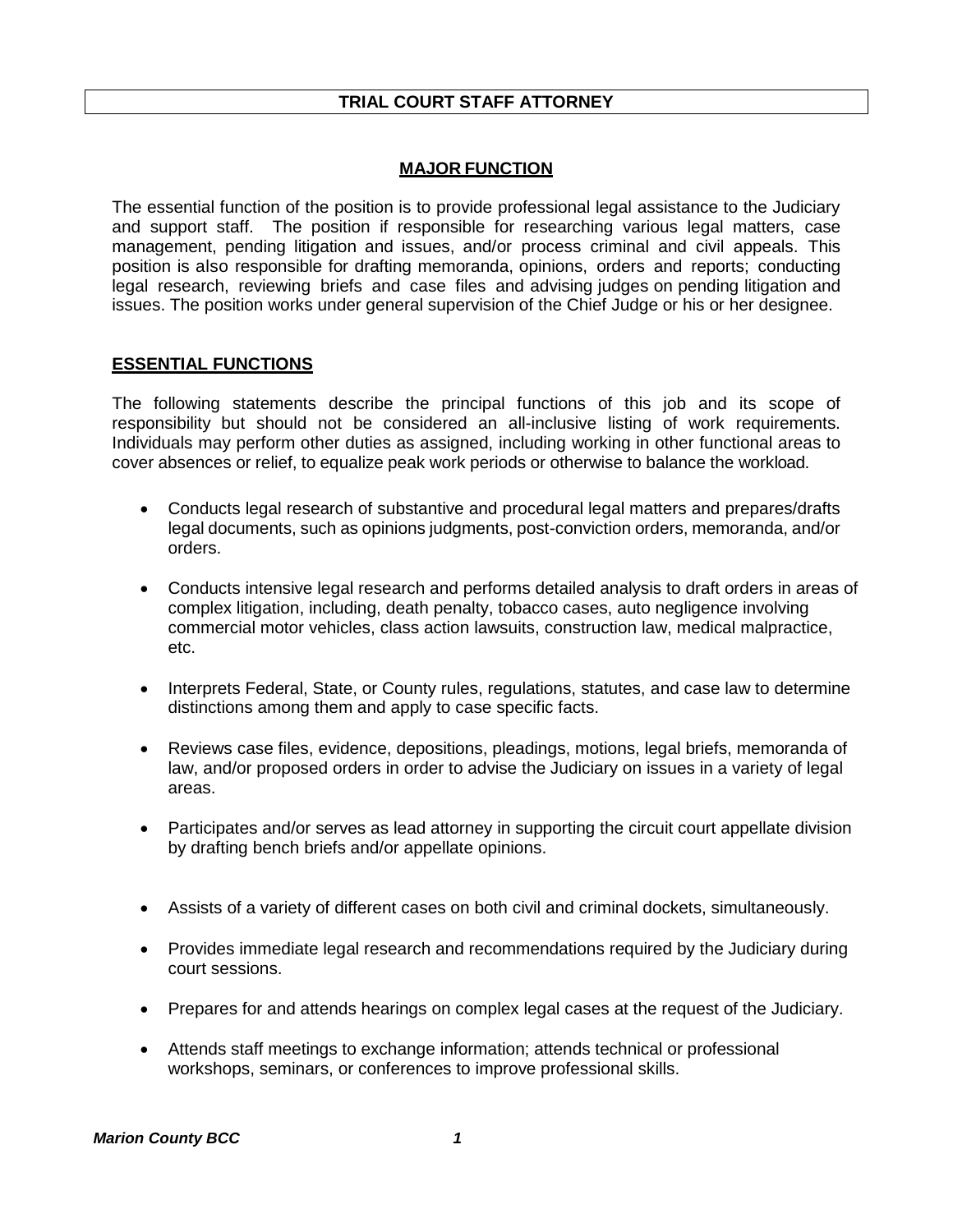Implements the organization's guiding principles and core values.

## **SECONDARY FUNCTIONS**

• Coordinates with support staff on pending cases and organization of docket.

### **CUSTOMER SERVICE**

This position provides excellent customer service to members of the judiciary and other court employees for litigants and citizens of Marion County. Personal contact occurs with other employees of the unit and employees of other departments.

### **SUPERVISION**

This position has no supervisory responsibilities.

# **EDUCATION, EXPERIENCE, LICENSES, CERTIFICATIONS**

### *Education and Experience*

Graduation from an accredited college or university with a Juris Doctorate.

### *Licenses*

Valid Florida Driver License. Membership with the Florida Bar within one year of hire.

# **JOB SKILLS**

To perform this job successfully, an individual must be able to perform each essential duty satisfactorily. The requirements are representative of the knowledge, skills, and ability required.

### *Language Skills*

- Ability to read, analyze, and interpret the highly complex documents and related materials relevant to litigation, e.g., legislation, legal opinions, case law.
- Ability to respond effectively to highly sensitive inquiries or complaints.
- Ability to write speeches and articles using original or innovative techniques or style.
- Ability to make effective and persuasive speeches and presentations on controversial or complex topics to top management, public groups, and/or boards.

### *Mathematical Skills*

*Marion County BCC 2*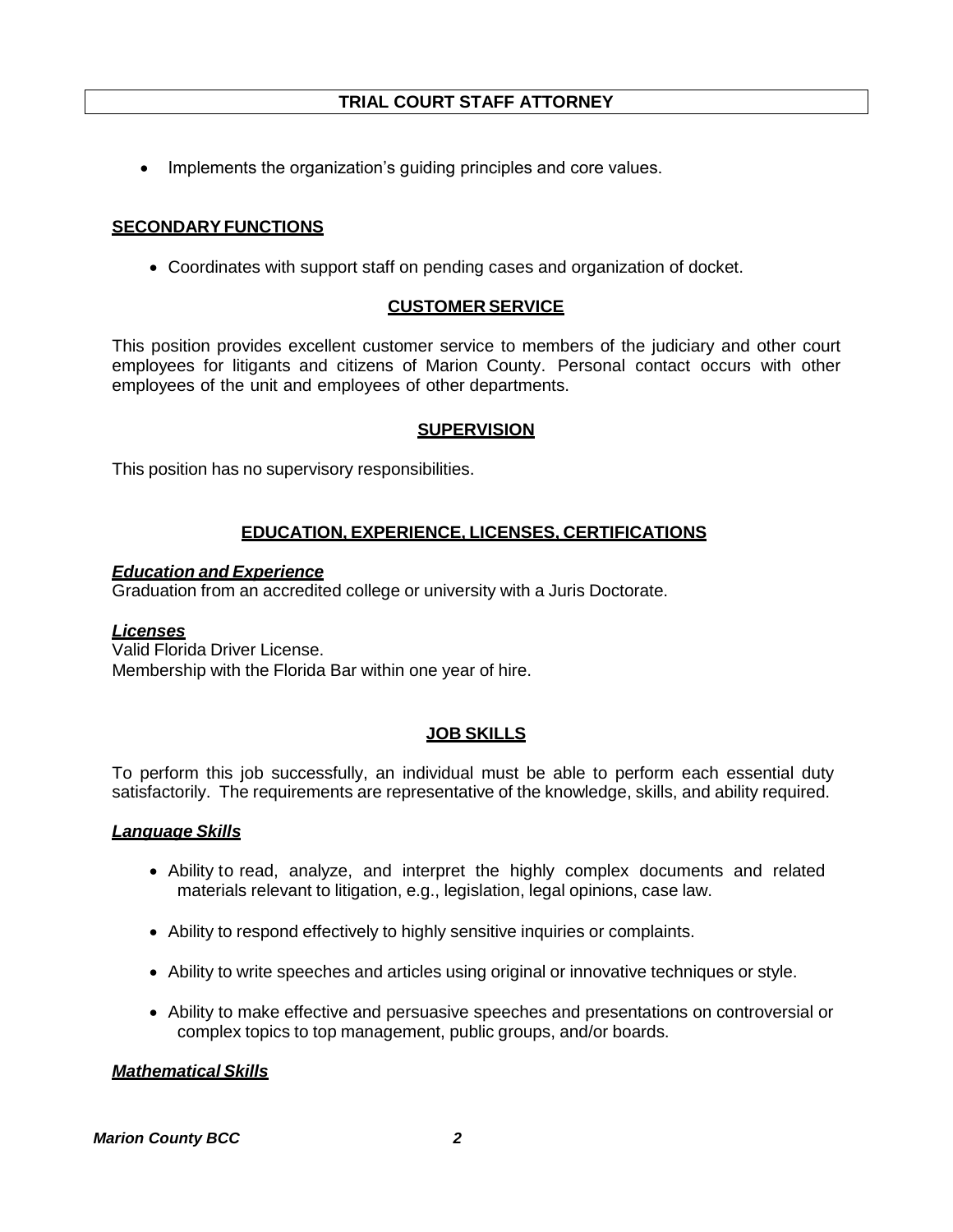- Ability to calculate figures and amounts such as discounts, interest, commissions, proportions, percentages, area, circumference, and volumes.
- Ability to apply concepts of basic algebra and geometry.

# *Problem Solving Ability*

- Ability to apply principles of logical or scientific thinking to a wide range of intellectual and practical problems.
- Ability to deal with nonverbal symbolism (formulas, scientific equations, graphs, etc.) in its most difficult phases.
- Ability to deal with a variety of abstract and concrete variables.
- Analyzes major organization-wide policies, budgets, procedures, systems or accounting methods on a continuous basis.

### *Specialized Skills and Abilities*

- Knowledge of legal principles, statutory and case law, court rules and procedures.
- Comprehensive knowledge of legal publications and the ability to use them efficiently.
- Ability to reason logically and analytically.
- The ability to grasp, comprehend and analyze complex legal issues and complicated factual details.
- Ability to perform exacting work, attentive to issues in matter before the court.
- Extensive writing skills, including the ability to prepare legal memoranda, opinions, legal documents, briefs, resolutions, ordinances and other legal correspondence.
- Ability to prepare and interpret highly technical and involved legal documents, legal opinions and proposed legislation.
- Ability to effectively communicate in legal and litigation circumstances in both oral and written formats.
- Exceptional reading skills.
- Ability to digest and communicate ideas and concepts orally and in writing.
- Ability to exercise discretion, confidentially, impartiality and honestly in handing matters